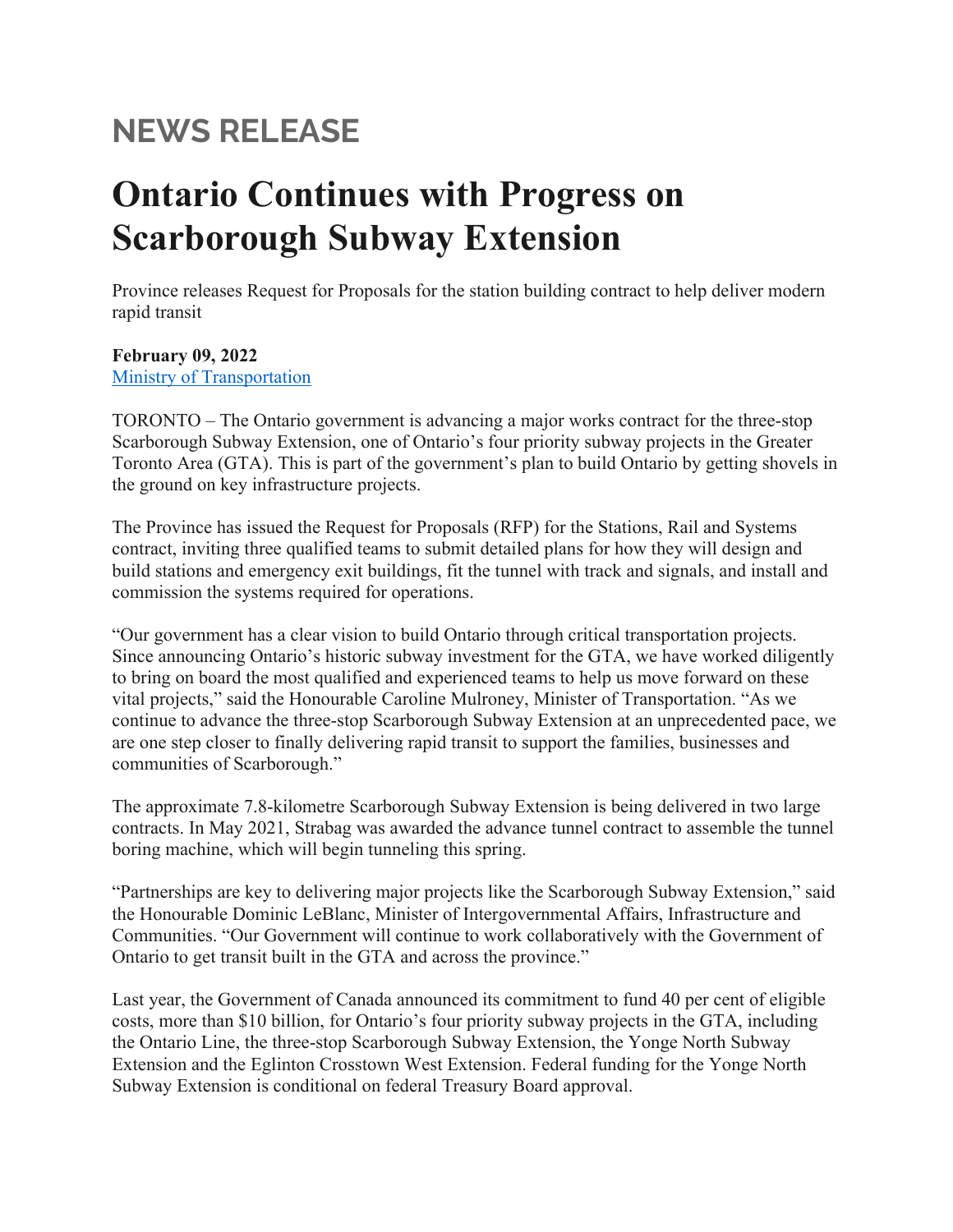"This is another step forward in getting the Scarborough Subway Extension built. I'm proud that the City of Toronto is working with the Province of Ontario and the Government of Canada to get transit built," said John Tory, Mayor of Toronto. "This project will benefit Scarborough and our entire city. Thank you to the provincial government for moving ahead with this extension as quickly as possible."

# **Quick Facts**

- The three shortlisted teams were selected based on criteria identified in the Request for Qualifications (RFQ) process that began in September 2021. Criteria included design and construction experience, as well as financial capacity to deliver a project of this size and complexity.
- Under Ontario's innovative Progressive Design-Build procurement model, Infrastructure Ontario and Metrolinx will evaluate the submitted proposals and award the development contract to the successful team in fall 2022. The construction contract will be awarded in mid-2024.
- The three-stop Scarborough Subway Extension is one of four priority subway projects in the GTA and part of the largest subway expansion in Canadian history. It will extend the Toronto Transit Commission's (TTC) Bloor-Danforth Line 2 by approximately 7.8 kilometres, from Kennedy Station to a new terminus at Sheppard Avenue and McCowan Road.
- The [Preliminary Design Business Case](http://www.metrolinx.com/en/regionalplanning/projectevaluation/benefitscases/2019-02-28_SSE_Preliminary_Design_Business_Case.pdf) estimates the Scarborough Subway Extension will provide 38,000 people with walking distance access to rapid transit and see 105,000 daily boardings by 2041.
- In February 2020, Ontario and the City of Toronto **announced** the signing of the Ontario-Toronto Transit Partnership Preliminary Agreement, confirming their partnership to deliver on the government's plan and build the four priority subway projects faster.
- In July 2020, the *[Building Transit Faster Act](https://news.ontario.ca/opo/en/2020/07/ontario-passes-legislation-to-deliver-subways-faster.html)* became law, providing the province with the tools to expedite the planning, design and construction process of the four priority transit projects.
- In June 2021, the [province announced the official ground breaking](https://news.ontario.ca/en/release/1000396/ontario-breaks-ground-on-first-of-four-priority-subway-projects) for the Scarborough Subway Extension.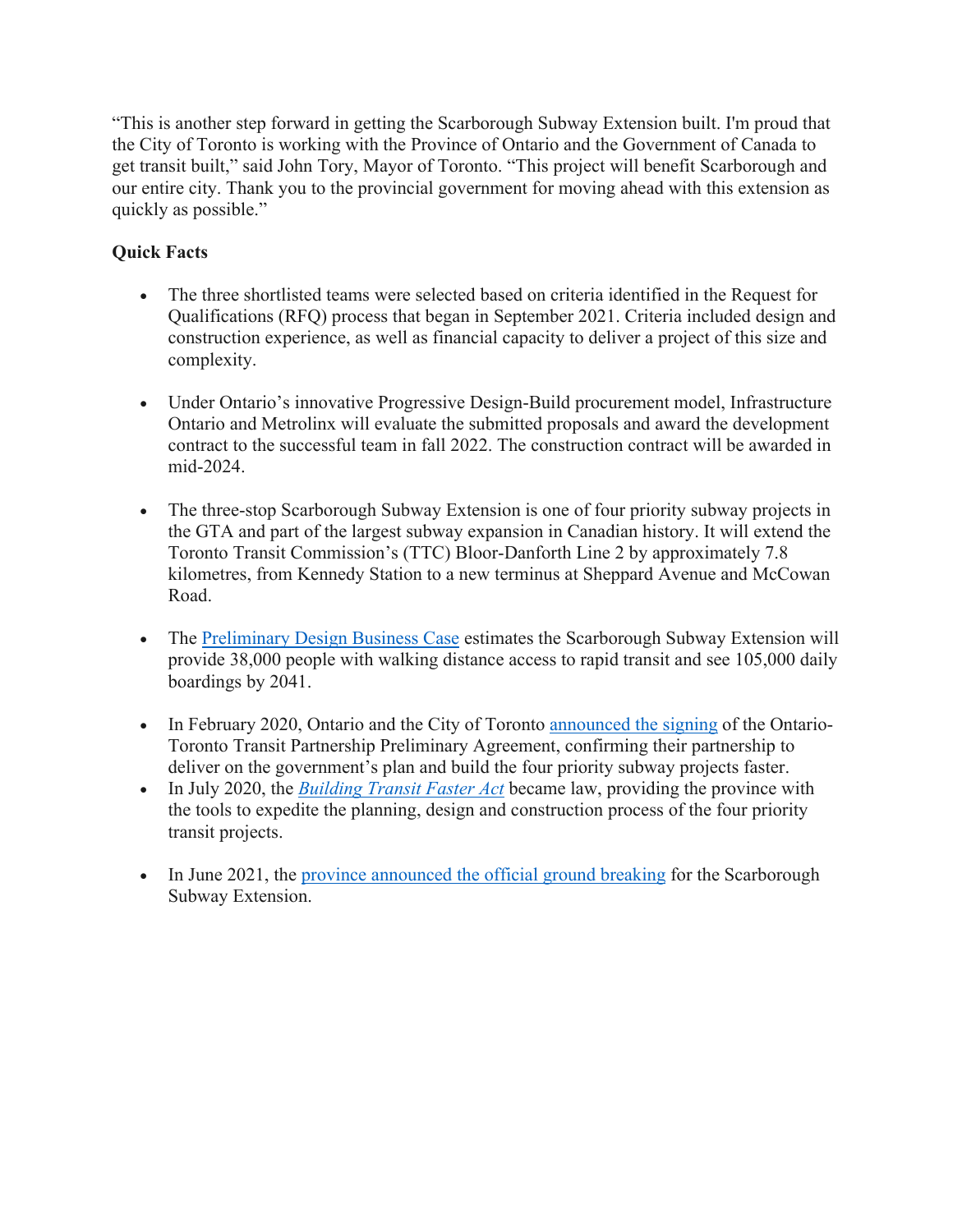# **Quotes**

"Our government remains committed to moving as fast as possible to deliver this important subway extension for the communities of Scarborough. This milestone brings us closer to providing residents with a transit network that has been overlooked for far too long. We look forward to continuing to work with our industry partners to accelerate this transit expansion to ensure people can get to where they need to go safely and on time, while also creating new economic and employment opportunities for residents in and around Scarborough."

## **- The Honourable Kinga Surma Minister of Infrastructure**

"We are committed to moving as fast as possible to deliver this subway extension for the people of Scarborough. With milestones like today's announcement, our government remains on track to improve the transit ridership experience for people throughout the GTA for generations to come."

# **- The Honourable Stan Cho Associate Minister of Transportation**

"The best way to ensure our transportation infrastructure keeps up with the pace of growth in Scarborough and across the GTA is by building public transit. We will keep working in collaboration with our provincial partners to advance projects like these, that get Canadians where they need to be, while helping us meet our climate goals."

# **- The Honourable Bill Blair**

### **President of the Queen's Privy Council for Canada and Minister of Emergency Preparedness, and Member of Parliament for Scarborough Southwest**

"Premier Ford and our government are delivering on our promise to bring a subway to Scarborough. The people of Scarborough will finally get the transit that they deserve. Our government is delivering a transportation system that provides rapid, environmentally responsible, world-class transit to our community."

### **- The Honourable Raymond Cho**

# **Minister for Seniors and Accessibility and Member of Provincial Parliament for Scarborough North**

"As our government delivers more project milestones, the people of Scarborough are one step closer to enjoying the modern, fast and reliable transit experience that they have patiently waited for. Our government remains committed to swiftly building the largest transit expansion in Canadian history to bring more jobs and opportunity to Scarborough."

### **- Vijay Thanigasalam**

**Parliamentary Assistant to the Minister of Transportation and Member of Provincial Parliament for Scarborough—Rouge Park**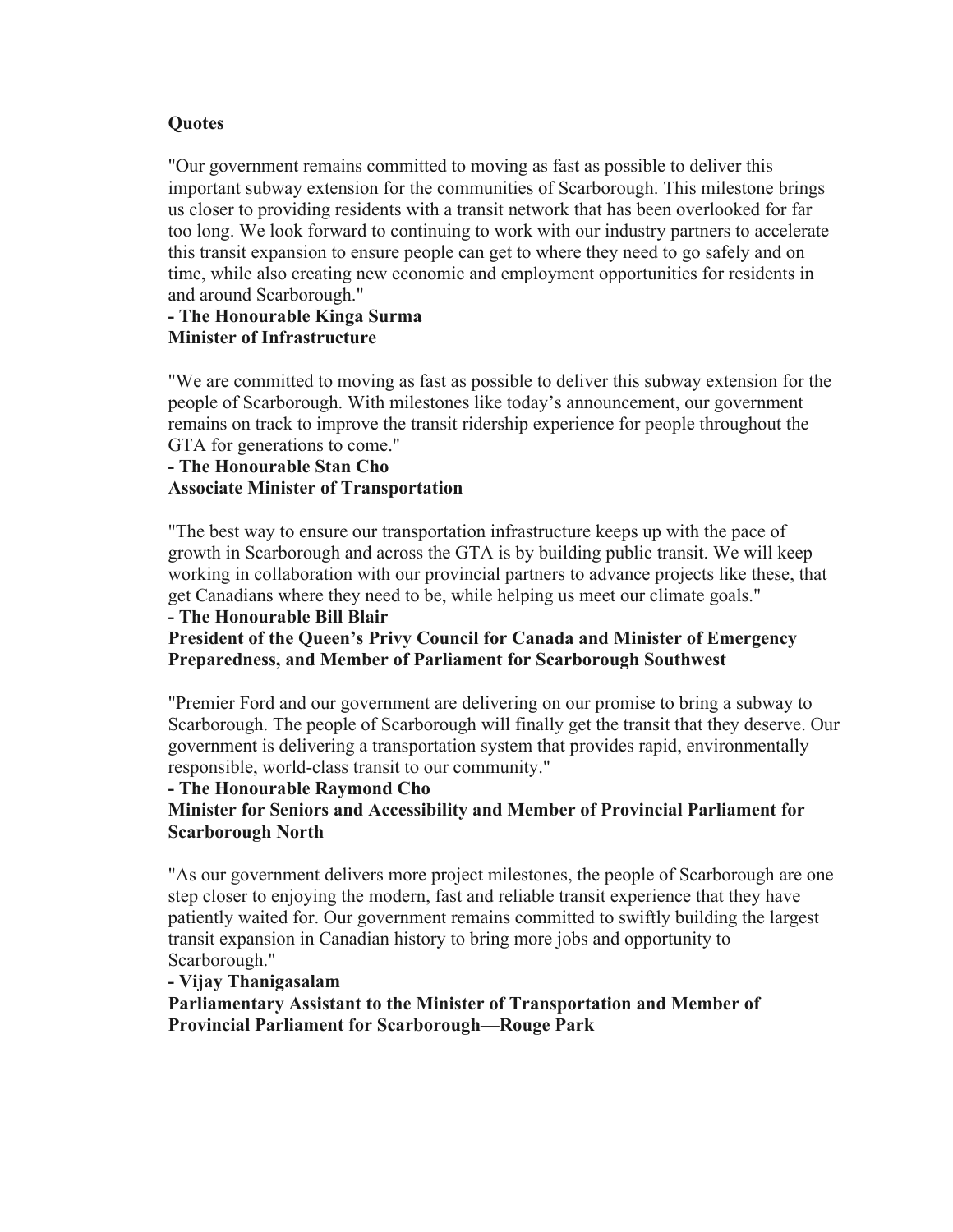"Another important milestone in delivering first class public transit to the residents of Scarborough. Our government is committed to improving the quality of life of our residents. This subway project will create thousands of local jobs, drive much-needed housing development and cut travel times for Scarborough riders who rely on transit everyday. By advancing this project, our government is keeping its promise to build critical transit infrastructure for the benefit of all Scarborough residents. The days of Scarborough being in isolation is over. Better things to come for Scarborough-Agincourt and Scarborough residents."

#### **- Aris Babikian**

# **Member of Provincial Parliament for Scarborough–Agincourt**

"With the tunnel boring machine assembly well underway at the launch shaft site for the Scarborough Subway Extension, I am thrilled with the latest news that we have also shortlisted teams for the stations, rail, and systems contract. We are truly making great strides in finally getting this built and bringing a world-class subway extension to the deserving people of Scarborough."

#### **- Christina Mitas**

# **Member of Provincial Parliament for Scarborough Centre**

"The Scarborough Subway Extension will make a major difference in the lives of people across our community. I'm thrilled to see this project get one step closer to becoming a reality. Our Government will continue to build more public transit across the GTA to ensure everyone can get where they need to be, safely and efficiently."

#### **- Salma Zahid**

### **Member of Parliament for Scarborough Centre**

"We are exceptionally pleased to invite these experienced teams to share their proposals for delivering the stations, rail and systems for the Scarborough Subway Extension. This is a new contract form, with a very different approach to project development and planning than Ontario's traditional P3 contracts. It represents an example of how we are working closely with the market to select the right approach to deliver these projects as quickly as possible. This subway extension will bring direct subway service further into Scarborough and provide more modern, rapid transit options for customers around the region."

# **- Phil Verster**

### **President and CEO, Metrolinx**

"Fast, efficient and accessible transit is crucial for the residents of Scarborough and the GTA. The Progressive Design-Build procurement model is being used for the Stations, Rail and Systems component of the Scarborough Subway Extension project, allowing us to work collaboratively with the successful proponent through the design phase. Today's RFP release is another important step forward in this exciting project."

### **- Michael Lindsay**

### **President and CEO, Infrastructure Ontario**